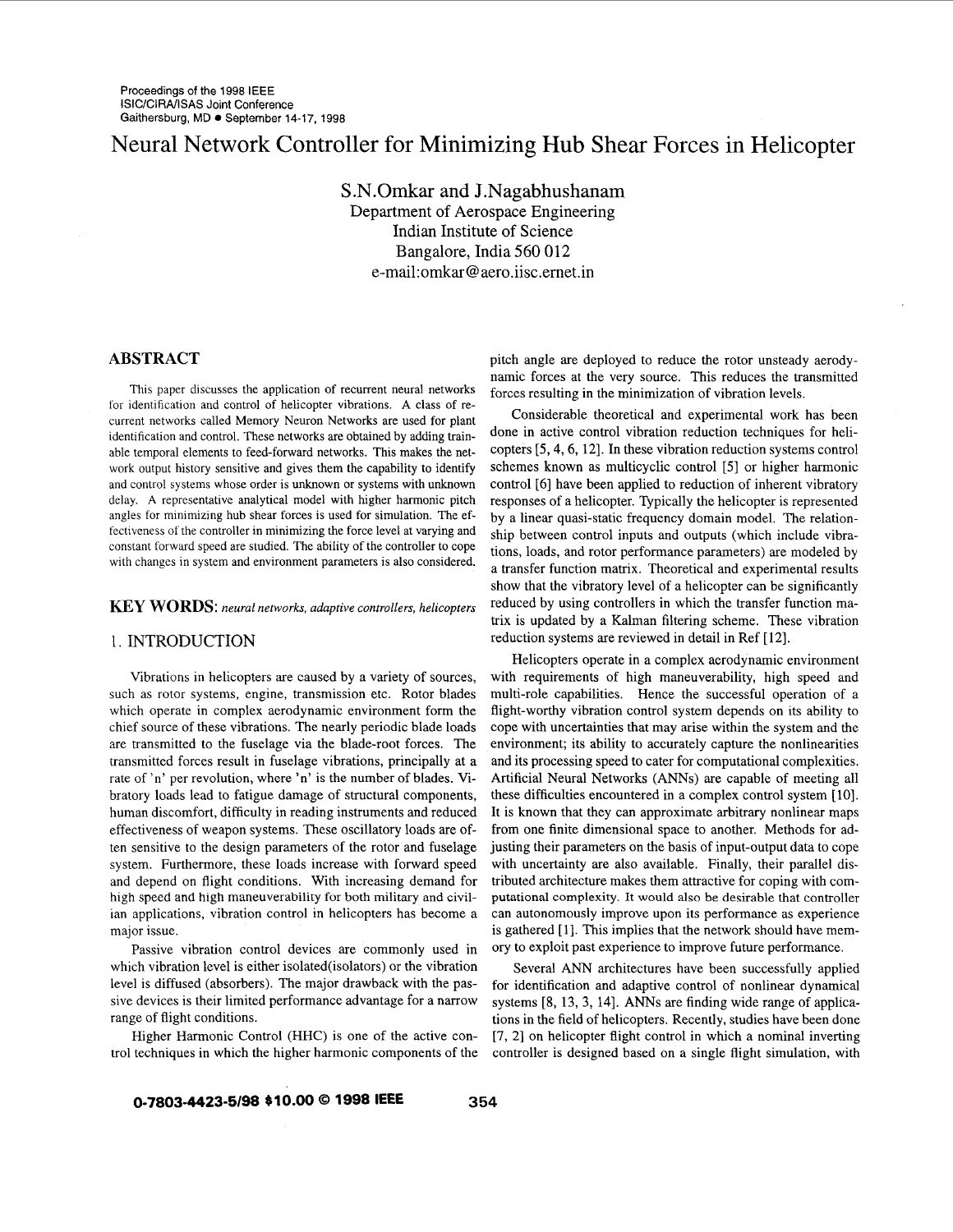augmentation provided by an adaptive neural network. In this paper, a recurrent neural network called Memory Neuron Network (MNN)  $[3]$  is exploited to develop an adaptive controller to vary higher order harmonic pitch components so as to minimize rotor forces transmitted to the fuselage.

#### **2.** MEMORY NEURClN NETWORK(MNN)



Figure **1** . Architecture of a MNN

The architecture of a MNN is shown in Figure 1. The notations used are:

 $L$  is the number of layers of the network with layer 1 as the input layer and layer  $L$  as the output layer.

 $x_i^l(k)$  is the net input to the  $j^{th}$  network neuron of layer l at time *k.* 

 $s_i^l(k)$  is the output of the *j<sup>th</sup>* network neuron of layer *l* at time *k.* 

 $v_i^l(k)$  is the output of the memory neuron of the  $j^{th}$  network neuron in layer *l* at time  $k, 1 \le l \le L$ .

 $w_{ij}^{l}(k)$  is the connecting weight from the  $i^{th}$  network neuron of layer *l* to the  $j<sup>th</sup>$  network neuron of layer  $l + 1$  at time *k*.

 $f_{ij}^l(k)$  is the connecting weight from the memory neuron of the  $i^{th}$  network neuron of layer l to the  $j^{th}$  network neuron of layer  $l + 1$  at time  $k$ .

 $\alpha_i^l(k)$  is the connecting weight from the  $j^{th}$  network neuron to its corresponding memory neuron at time *k.* 

 $\alpha_{ij}^L(k)$  is the connecting weight from the  $(j-1)^{th}$  memory neuron to the *jth* memory neuron of the *ith* network neuron in the output layer at time *k.* 

 $v_{ii}^L(k)$  is the output of the *j<sup>th</sup>* memory neuron of the *i*<sup>th</sup> network neuron in the output layer at time *k.* 

 $\beta_{ij}^L(k)$  is the connecting weight from the  $j^{th}$  memory neuron of the *ith* network neuron to the *ith* network neuron in the output layer at time *k.* 

The structure is the same as feed forward ANN except for the

memory neurons (shown by small filled circle) attached to each unit in the network (shown by large open circles). As can be seen from the figure, at each level of the network except the output level, each of the network neurons has exactly one memory neuron connected to it. The memory neuron takes its input from corresponding network neuron and it also has a self feedback as shown in the inset of figure 1. This leads to accumulation of past data of the network neuron in the memory neuron. The main features of these networks are: they have trainable internal memory to directly model dynamical systems; can model systems of unknown order; the architecture and the learning algorithms are closely related to the well proven feed forward networks. The details of the learning algorithm, identification and control architectures are discussed in reference **[3].** 

#### **3.** ANALYTICAL MODEL

For the purpose of simulation a simple analytical model is considered. The model consists a three bladed rotor having rigid flap-lag motions and a fuselage with rigid pitch and roll motions with higher harmonic control. The following parameters are used for the model: solidity  $\sigma = 0.05$ , Lock number  $\gamma = 5$ , rotating-flap natural frequency  $\omega_{\beta} = 1.15$ , rotating-lag natural frequency  $\omega_c$ =0.7, vertical distance between rotor hub and fuselage C.G.,  $\bar{h}$ =0.25, flat-plate area  $\bar{f}$ =0.01, profile drag coefficient  $C_{d0}$  = 0.01, thrust coefficient  $C_T$  = 0.01, nondimensional inertias of Roll and Pitch **3.24** and **12.96** respectively. The forward speed of the model is nondimensionalised with respect to the tip speed of the rotor and is called advance ratio  $(\mu)$ .  $\mu$  varies from 0 to 0.4. The control of the analytical model is provided by the blade pitch angle  $\theta$  which consists of two contributions; those needed to trim the helicopter and those needed for the higher harmonic pitch inputs used for minimizing hub shear forces. This can be expressed as:

$$
\theta = \theta_o + \theta_c \cos \psi + \theta_s \sin \psi + \sum_{j=2}^{3} (\theta_{jc} \cos j\psi + \theta_{js} \sin j\psi)
$$

The higher harmonic pitch vector used for control of vibrations can be written as:

$$
\theta_{HHC}=\{\theta_{2c}~\theta_{2s}~\theta_{3c}~\theta_{3s}\}
$$

In this study the cosine and sine components of 3-per-rev hub forces constitute the vector *Z.* 

$$
\mathcal{Z} = \{F_{x3c}F_{x3s}F_{y3c}F_{y3s}F_{z3c}F_{z3s}\}
$$

It may be noted that  $Z$  is a function of not only  $\theta_{HHC}$  but also  $\mu$ ,  $C_T$  and other rotor-fuselage parameters. An objective function to be minimized is chosen as

$$
J = \sqrt{\frac{1}{6} \{ F_{x3c}^2 + F_{x3c}^2 + F_{y3c}^2 + F_{y3c}^2 + F_{z3c}^2 + F_{z3c}^2 \}}
$$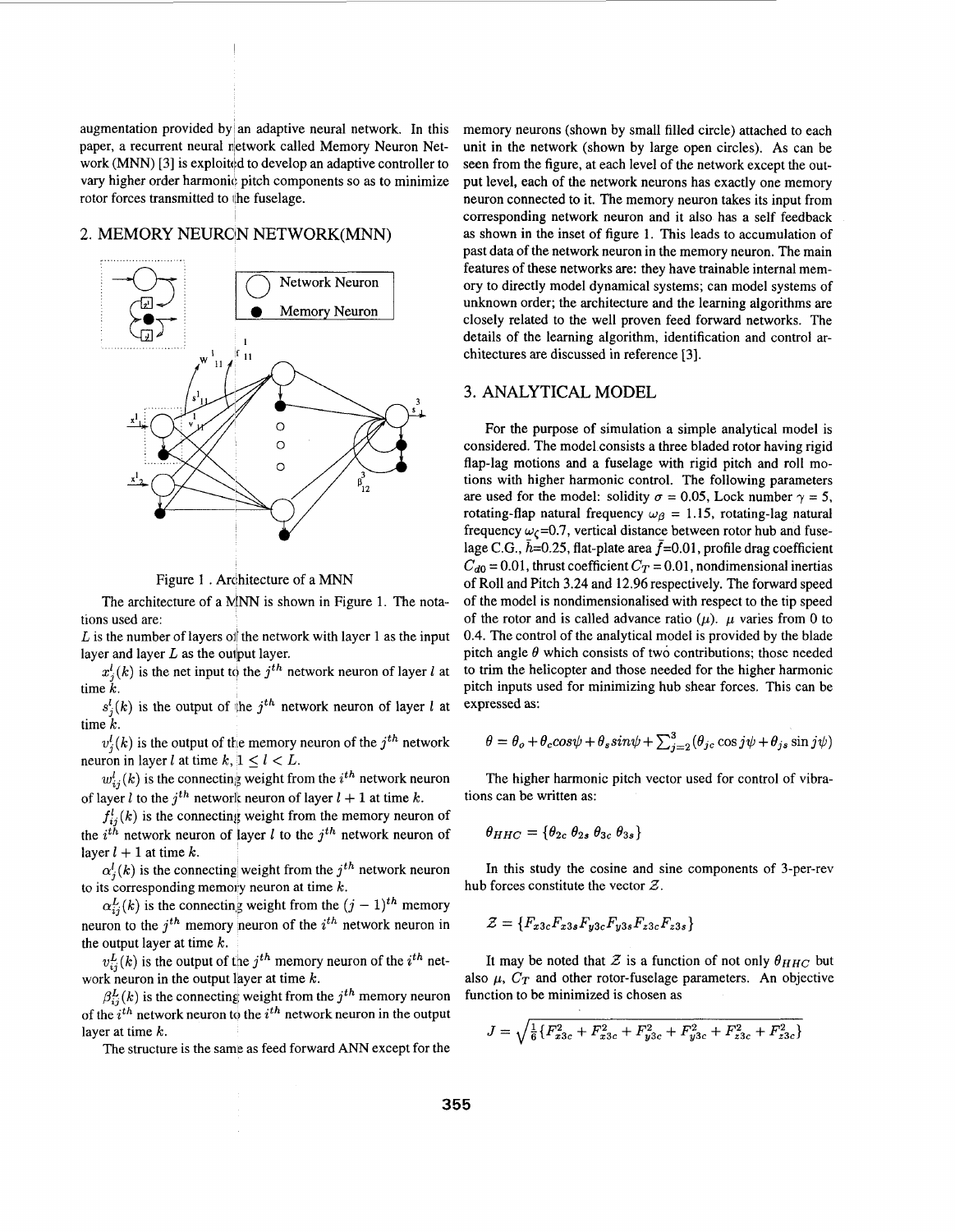The uncontrolled J and  $\theta_{HHC}$  for minimizing J can be analytically evaluated [9, l l] for comparing with NN Controller.

#### 4. SIMULATION

**A** series-parallel model and model reference adaptive control architecture are used 131. Since the force level ideally needed is zero, the output of the reference model is set to zero. The identification model has  $\theta_{HHC}$  as input and  $Z$  as the output. It has two hidden layers with 60 nodes and 40 nodes respectively and each output node has 3 memory neurons. The controller model has  $Z$  as its input and  $\theta_{HHC}$  as output. It has 40 nodes and 20 nodes respectively in first and second hidden layers with 3 output memory neurons. The learning rate used for network neurons is 0.3 and for memory neurons is 0.2. Two types of activation functions are used.

$$
g_1(x) = \frac{1}{1 + \exp(-x)}
$$

$$
g_2(x) = \frac{1 - \exp(-x)}{1 + \exp(-x)}
$$

 $g_1(x)$  is used for all hidden nodes and  $g_2(x)$  is used for the output nodes. Some more parametric studies are underway to arrive at an optimum configuration.

For identification, data is generated using analytical model, by varying advance ratio from 0 to 0.4 over 100 cycles. At each cycle random values for  $\theta_{HHC}$  are given and the corresponding force vector  $Z$  is calculated. This set of values consisting of only  $\theta_{HHC}$  and  $Z$  are used to train the MNN identification model. About 300 epochs of offline training is found sufficient. For testing the identification model, speed is varied from 0 to 0.4 for 200 cycles setting  $\theta_{HHC}$  to zero. The results of the identification are shown in figure *2.* The output of the identifier network is in excellent agreement with the analytically predicted results.

Controller network is trained by putting the analytical model on line. Advance ratio is varied from 0 to 0.4 in 500 cycles to train the controller. The effectiveness of the controller in minimizing the objective function (J) is tested in the following ways.

- 1. The controller is switched on and the forward speed is varied from 0 to 0.4 over 200 cycles. Figure *3* shows the minimized objective function. In comparison with figure 2 (uncontrolled J), it can be seen that the controller is quite effective in reducing the objective function.
- 2. The analytical model is flown at a constant advance ratio of 0.4. Then the controller is switched on. Figure 4 shows the controlled J over 200 cycles. It can be seen that the controller is very effective right from the beginning and good minimization is reached in first few cycles.
- 3. The analytical model is flown at a advance ratio of 0.3 with the controller on. At 75th cycle the advance ratio is suddenly increased to 0.4 and maintained till 125th cycle after

which advance ratio is reduced to 0.3. Figure 5 shows the effectiveness of controller in adapting to changes in the operating conditions.

- 4. One of the important model parameter is gross weight  $(C_T)$  to be lifted. This has a bearing on both  $\theta_{HHC}$  and **Z**. It may be noted that the network is trained for  $C_T =$ 0.01. The analytical model is flown at  $\mu = 0.4$ . At 100th cycle  $C_T$  is reduced to 0.006. It can be seen from Figure 6 that the controller further reduces J after 100th cycle as can be expected.
- 5. The  $Z$  vector consists of 6 components of which the last two are quite dominant. To test the controller's ability to cope up with failure of sensor, one of the dominant component of  $Z$  is set to zero. The analytical model is flown at  $\mu = 0.3$  and the 5th component of  $\mathcal Z$  is set to zero at 100th cycle. Figure 7 shows that the controller successfully copes up with the failure of one of the sensors.

# 5. CONCLUSIONS

In this paper a recurrent neural network namely Memory Neuron Network is successfully used for identification and control of forces transferred from helicopter rotor to fuselage. The simulations show that the controller is efficient in reducing the force level and that it can cope with changes in system and environment parameters. The simulations also show that the controller is capable of handling failure of some measuring equipments. Some more theoretical and experimental investigations are needed to make it a flight-worthy controller. However, the simulations provide a pointer towards the potential of MNN as an intelligent controller.

# **References**

- [1] K.J. Astrom and Thomas J. McAvoy, *Intelligent control-an overview and evaluation,* VAN NOSTRAND REINHOLD, 1992.
- Jesse Leitner,Anthony Calise and J.V.R.Prasad, *Analysis* of *adaptive neural networks for helicopterflight control,* Journal of Guidance, Control, and Dynamics **20** (1997), no. 5, 972-979.
- P.S.Sastry, G.Santharam and K.P.Unnikrishnan, *Memory neuron networks for identification and control of dynamical systems,* IEEE Transaction on Neural Networks **5** (1994), no. 2.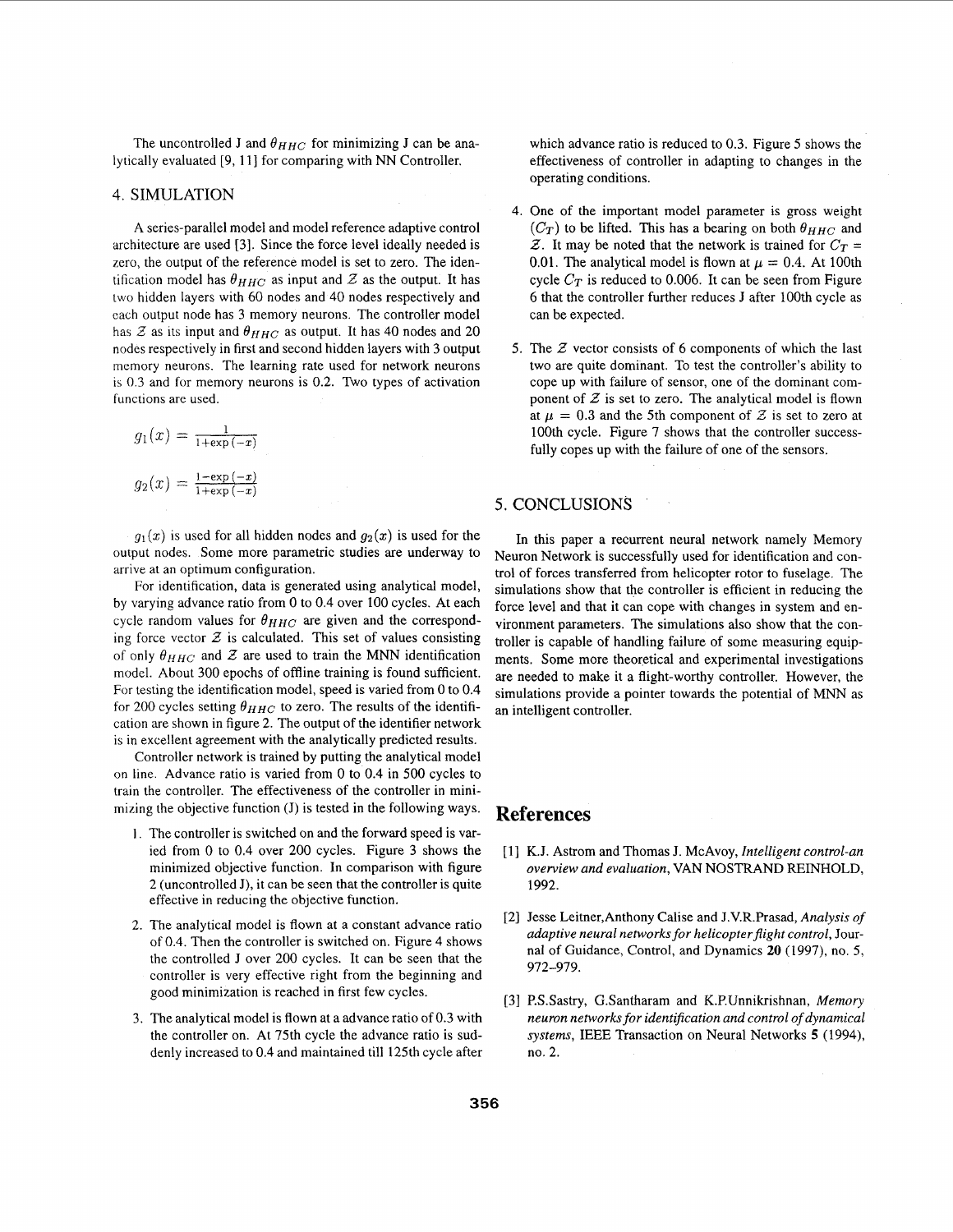- 141 Chopra I. and McCl'oud III.J.L, *Considerations of openloop, closed-loop and adaptive multicyclic control systems,*  American Helicopter Society **28** (1983), no. 1.
- [5] McCloud III.J.L, *The promise of multicyclic control for helicopter vibration recluction, Vertica* 4 (1980), 29-41.
- [6] Shaw J., *Higher harmonic blade pitch control: a system for helicopter vibration reduction, Ph.D. thesis, MIT, Cam*bridge,MA, 1980.
- [7] Kim, B.S and Calise, A.J, *Nonlinear flight control using neural networks,* Joiirnal *of* Guidance, Control, and Dynamics **20** (1997), ncl. 1,26-33.
- [ 81 K.S.Narendra and K.Parthasarathy, *Identification and control of dynamical systems using neural networks,* IEEE Transaction on Neural Networks **3** (1990), no. 2,4-27.
- [9] I.Papavassiliou, P.P.Friedmann and C.Venkatesan, Cou*pled rotor-jiuselage vibration reduction using open-loop blade pitch control,* Iklathl. Comput. Modelling **18** (1993), no. 314, 131-156.
- [ 101 Kumpati S.Narendra and Snehasis Mukhopadhyay, *Intelligent control using neural networks,* Intelligent Control Systems- Theory and Applications (Madan M.Gupta and Naresh K.Sinha, eds.), IEEE Press, 1996.
- [ 1 11 S.N.Omkar and J.Nagabhushanam, *Simultaneous computation of trim and higher harmonic controls of helicopter,*  National Seminar on Aerospace Structures -NASAS (Bangalore,India), 1997.
- [ 121 Johnson W., *Selj-tuning regulators for multicyclic control of helicopter vibration,* 1982, NASA TP-1996.
- [ 131 Y.Ichikawa and T.Ssawa, *Neural networks application for direct feedback controllers,* IEEE Transaction *on* Neural Networks 3 (1991), no. 2, 252-262.
- [14] Hunt, K.J., Sbarbaro, D., Zbikowski, R. and Gawthrop, P.J., *Neural networks for control systems: A survey,* Automatica *28* (1992), no. 6, 1083-1 112.